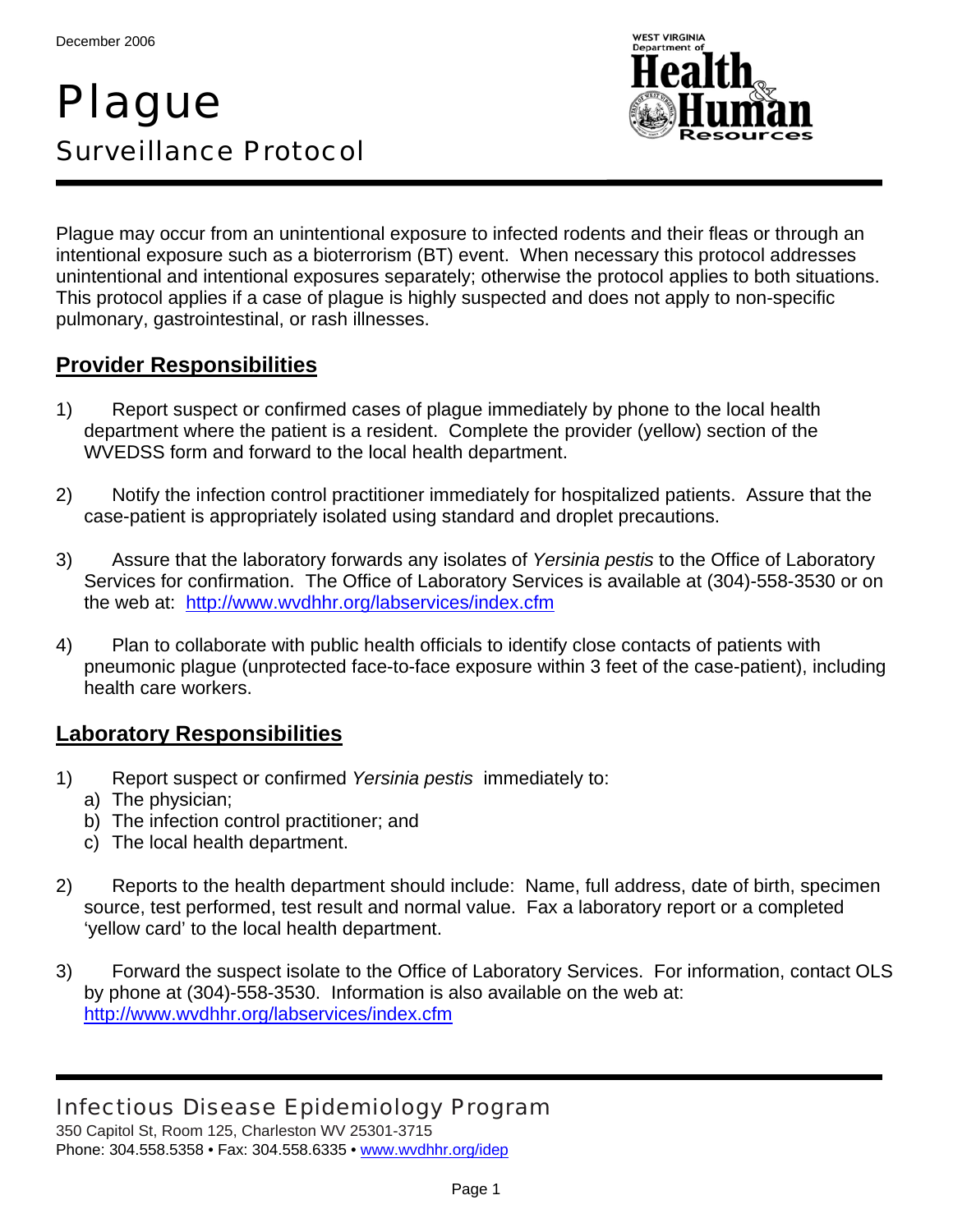# **Public Health Action**

The state and LHDs should do the following:

- 1) Prior to the occurrence of a case of plague
	- a) Protect employee health
		- i) Identify high risk employees: Identify high risk employees who will be involved in the response to a bioterrorism (BT) event or may have direct contact to plague cases. High risk individuals may include state and local epidemiologic response team members and support workers whose duties may require face-to-face contact with patients with pneumonic plague (e.g., interviewers).
		- ii) Educate high risk employees: Educate high risk employees about plague from a BT event, including respiratory droplet precautions and isolation of cases (See Preventive Interventions section).
		- iii) Personal Protective Equipment (PPE): Educate employees on the use of proper PPE AND provide appropriate PPE to employees for use during an outbreak, and ensure fit testing for employees for respirator use.
	- b) Assemble a BT epidemiologic response team: Identify staff for a BT epidemiologic response team that can adequately respond to a large outbreak by conducting surveillance and epidemiologic investigations response after a BT event.
		- i) Identify surge capacity for BT epidemiological response team.
		- ii) Train BT epidemiologic response team: Periodically train and pre-drill individuals on the team in their respective responsibilities during an outbreak.
	- c) Educate health care providers and the public in the recognition and diagnosis of plague.
	- d) Educate veterinarians to report confirmed or suspected cases of plague in animals to the West Virginia Department of Agriculture.
- 2) When a plague case is reported
	- a) Report the case to the Infectious Disease Epidemiology Program (IDEP) immediately (do not wait for lab confirmation to contact IDEP). Anticipate the need to collaborate with state and Federal public health officials, and public health officials in other state and local jurisdictions.
	- b) Isolation of case: For pneumonic plague, assure the case is appropriately isolated (standard and respiratory droplet precautions).

# Infectious Disease Epidemiology Program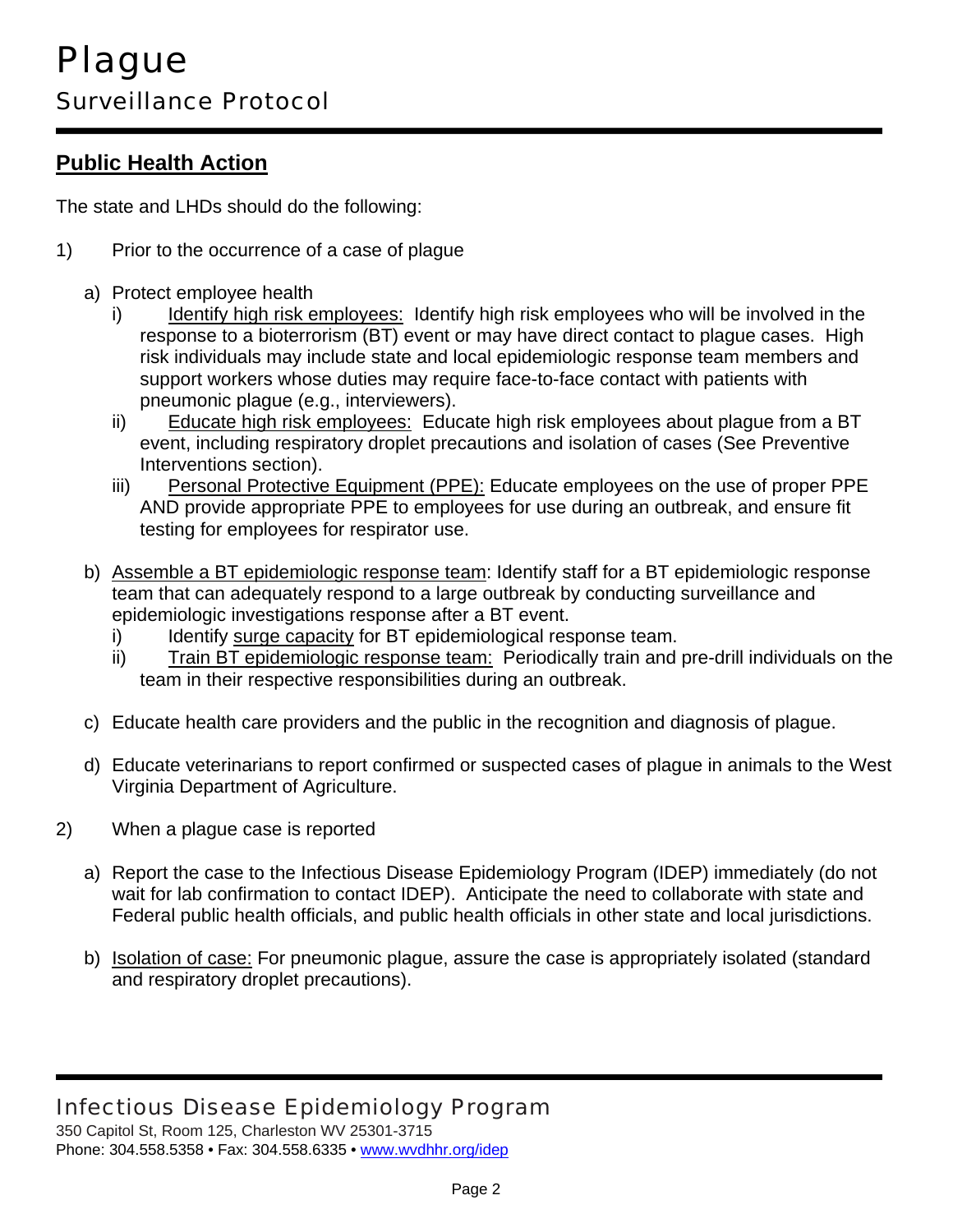- c) Confirm cases:
	- i) For each suspected case, immediately obtain a complete clinical and laboratory history. Review the provider section of the *WVEDSS Plague Investigation Form,* and obtain any missing clinical or laboratory information and determine whether a case is clinically or laboratory confirmed (See Case Definition).
	- ii) Assure that appropriate laboratory specimens are obtained on each suspected case (see Laboratory Notes). Specimens of sputum, blood, and lymph node aspirates/biopsy are to be sent to the local hospital laboratory (Sentinel lab) for preliminary confirmation of plague. If results are suspicious, the specimens will be sent to the WV Office of Laboratory Services (OLS) (Reference lab) for confirmation. Specimens will be packaged and shipped to OLS according to the OLS laboratory protocol.
- d) Confirmation of an intentional or unintentional exposure and notification
	- i) **Immediately determine whether the case was due to an unintentional, non-BT exposure.** 
		- (1) Check for natural exposure to plague within 7 days prior to onset of symptoms including:
			- (a) contact with a case of pneumonic plague or travel to a plague endemic area, or
			- (b) contact with infected cats, prairie dogs, or rodents, or their fleas
		- (2) If a clear source is identified, initiate active surveillance to identify other persons exposed to the same source.
		- (3) If no clear source is identified on initial interview, begin active surveillance to identify other cases.
- e) **Notify IDEP immediately if a case is clinically or laboratory confirmed or if a BT event is suspected***.* IDEP will notify the State Epidemiologist who will notify the State Health Commissioner. The WVBPH shall coordinate the response with other federal, state and local agencies according to the notification procedure in the WV Public Health Threat Preparedness Surveillance and Epidemiologic Response Plan.
	- i) Activate the BT response team: Activate staff on BT epidemiologic response team and review their responsibilities in the investigation.
	- ii) Protect employee health:
		- (1) Identify all high risk employees (See Section A.1).
		- (2) Assure protection of employee health following procedures in the Preventive Interventions Section.
- f) Case Finding and Case Ascertainment:
	- i) Develop a working case definition: Develop a working case definition for the outbreak investigation. After an outbreak has been identified, a working case definition may be considered as follows: 1) a person with fever (>38.5C) or cough (suspect case), 2) a suspected or probable case that meets the clinical case definition while laboratory

# Infectious Disease Epidemiology Program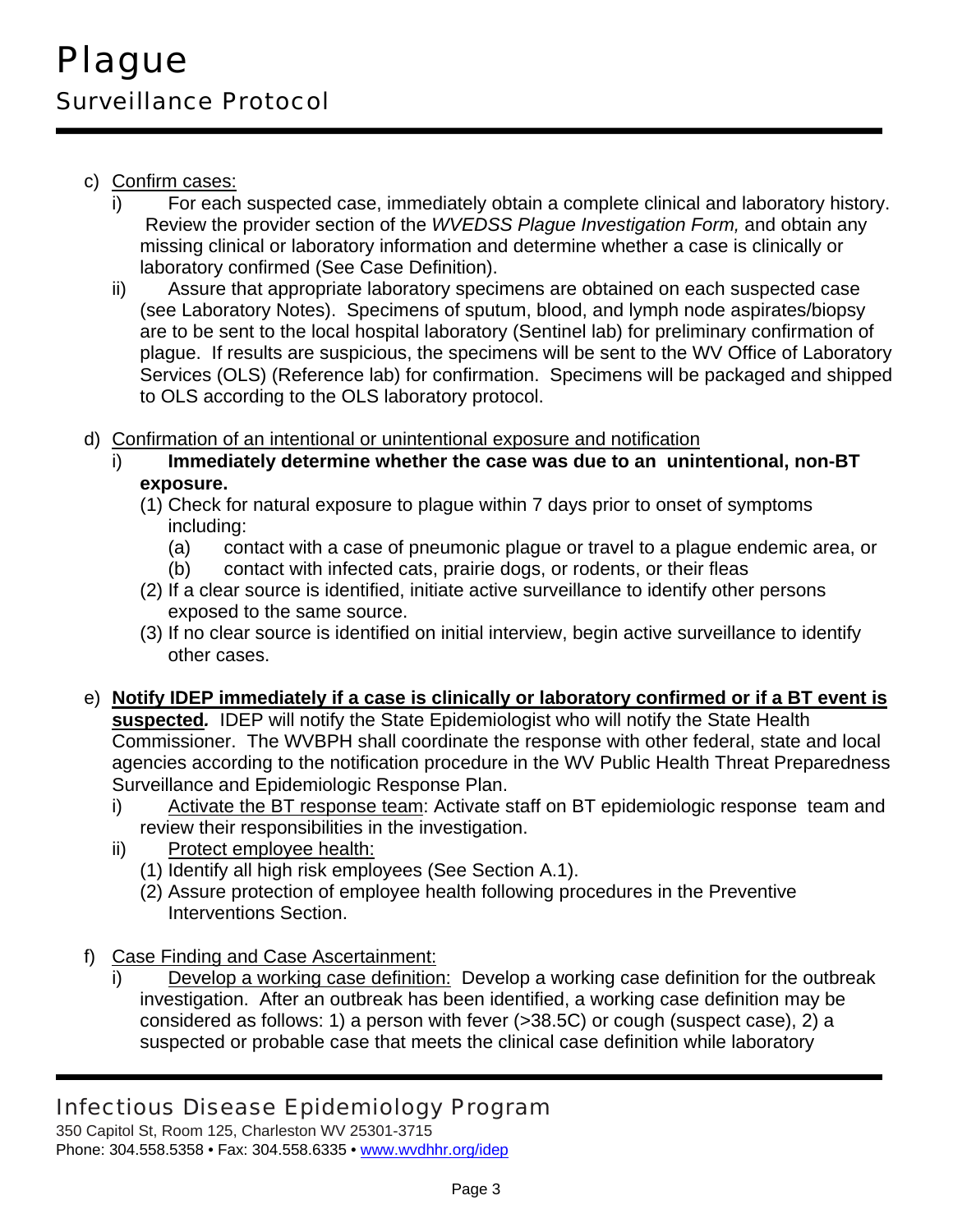confirmation of plague is pending; or 3) a confirmed case of plague (See Case Definition Section). The case definition should evolve as more information (e.g., exposures/risk factors) is obtained.

- ii) Begin enhanced passive surveillance: Immediately begin enhanced passive surveillance as needed with health care providers and laboratories in the county.
- iii) Educate veterinarians to report confirmed or suspected cases of veterinary plague to the West Virginia Department of Agriculture.
- iv) Prepare for active surveillance: If necessary, alert the regional epidemiologist and be prepared to expand active surveillance throughout the region, e.g., be prepared to interview providers and patients, and review/abstract patient records.
- v) Confirm new cases: Receive and screen reports of suspected cases, and confirm new cases.
- vi) Develop a line list of cases: Develop a line listing of all suspect, probable, and laboratory confirmed cases using a *Case Line List Form*. Record information on:
	- (1) Case ID number (use this ID number to link the line list with other data sets),
	- (2) Name, age, date of birth,
	- (3) Location (hospital, clinic, home),
	- (4) Time of onset of symptoms,
	- (5) Classification of case (pending, ruled out, suspected, clinically confirmed, and laboratory confirmed),
	- (6) Lab confirmation status (confirmed, negative, pending),
	- (7) Status of clinical information (complete or incomplete), and
	- (8) Status of exposure information (complete or incomplete).
	- (9) Status of contact tracing (complete or incomplete)
- vii) Complete missing data by contacting providers for further information and/or assuring that appropriate laboratory specimens are submitted for confirmation.
- viii) Use this master line list to manage work assignments!
- g) Contact tracing (for pneumonic plague only):
	- Identify contacts. Interview all suspected, probable, and confirmed cases of pneumonic plague and identify all persons who had direct contact with the case since the case=s onset of symptoms (henceforth referred to as a case-contact). Use forms 2B and 2D for contact tracing.
		- (1) Direct contacts: Direct contacts are defined as any person who has had face-to-face contact (within 2 meters) with a suspected, probable, or confirmed case of plague during the infectious period (See Infectious Period Section).
	- ii) Locate case contacts: Record locating information for each case-contact on form 2D. Use work and school telephone numbers, telephone directories, voting lists, neighborhood interviews, site visits, hangouts, etc., to trace case-contacts when locating information is unknown or incomplete. If case-contacts cannot be found through these mechanisms, other sources for notification, such as media announcements, may have to be considered.

# Infectious Disease Epidemiology Program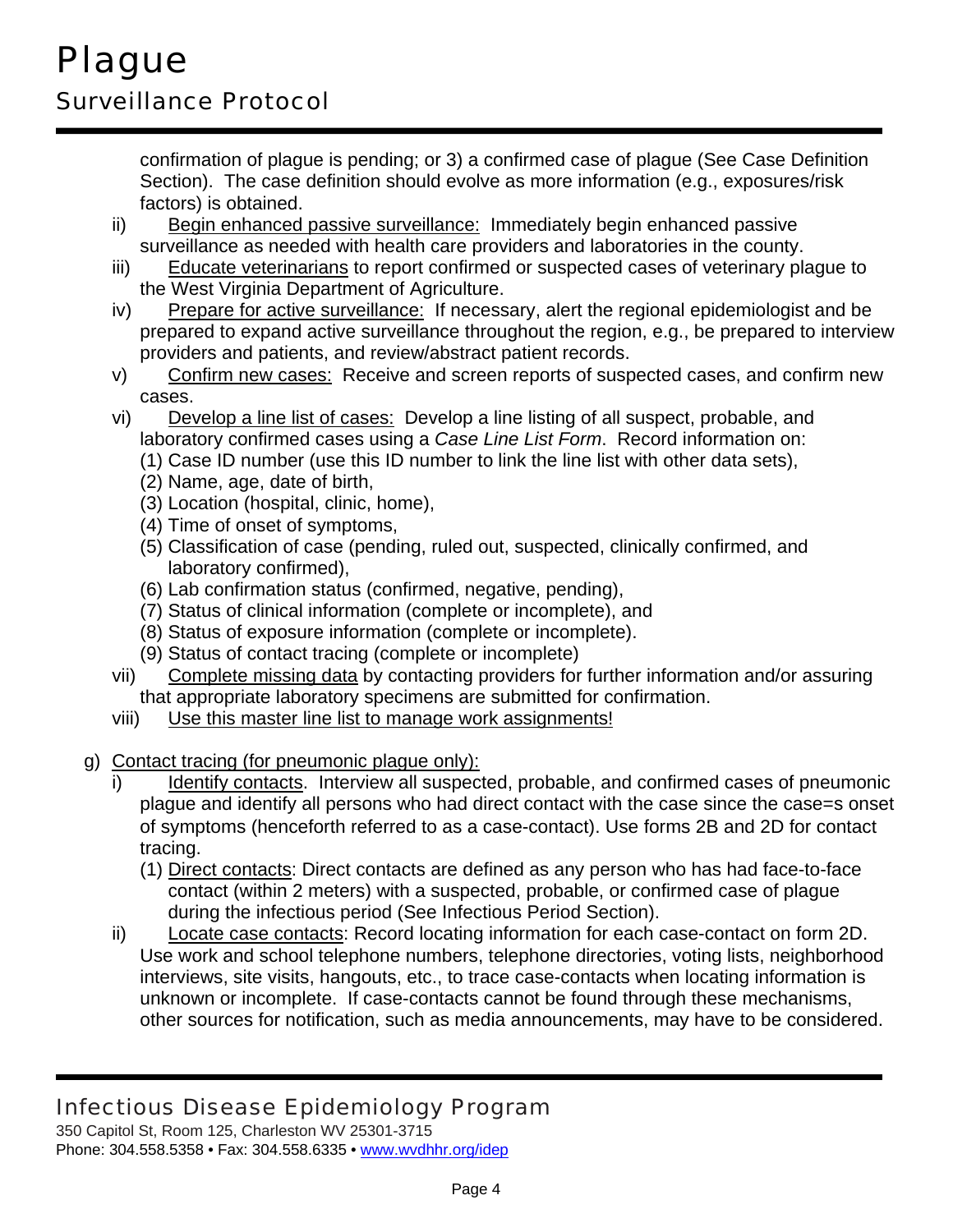- iii) Begin post-exposure prophylaxis: Refer contacts for initiation of post-exposure prophylaxis.
- iv) Begin surveillance of contacts: Place contacts under daily surveillance and document clinical status daily using form 2E.
- v) Refer symptomatic contacts to medical evaluation. Contact the health care provider in advance so that infection control measures can be applied immediately on arrival of the case-contact.
- h) Exposure assessment: Consult IDEP. The basic steps are outlined here:
	- i) Interview a representative sample of 8-10 cases and obtain a complete risk factor and exposure history including travel and activities during the case's exposure period (1-7 days before symptom onset).
	- ii) If a possible BT event or intentional exposure location/source is suspected, continue the interview with the same sample of cases. Determine more detailed information, including the type, location and specific areas, duration, relative amount, and method of dissemination of exposure for the possible BT event.
	- iii) For large outbreaks a case-control or cohort study may be needed. Consult IDEP.
	- iv) Conduct further epidemiological, laboratory or environmental assessment to confirm findings from the case-control / cohort study.
- i) Identify exposed population:
	- i) Definition of an exposed individual: An exposed individual will be a person who shared or possibly shared airspace that was contaminated by *Y. pestis*, had direct contact with or inhaled contaminated material such as powder or other environmental exposures as part of a BT event, or shared airspace with an infected animal (e.g., with pneumonic plague), or was bitten by infected fleas from an infected animal.
	- ii) Develop a line listing of all persons possibly exposed using the *Exposed Individual Line Listing Form*. Record each person=s exposure risk based upon proximity to exposure.
- j) Prevention and Control:
	- i) After the source has been identified, remove people from any possible or confirmed contaminated environment until the environment is deemed safe.
	- ii) Post exposure prophylaxis (PEP): Because of the short incubation period, and the high mortality, PEP must begin before the investigation is complete. See Treatment Section for PEP guidelines. Consider offering PEP to:
		- (1) Groups of persons in which 2 or more persons have culture-confirmed plague (and therefore common-source exposure is likely or plausible). PEP should be offered for up to 7 days (See Treatment Section.)
		- (2) Groups of persons in which 1 person has culture-confirmed plague and there is a common environmental exposure which was confirmed positive for *Y. pestis*. PEP should be offered for up to 7 days.
		- (3) Groups of persons in which multiple persons meet the suspect case definition and have

# Infectious Disease Epidemiology Program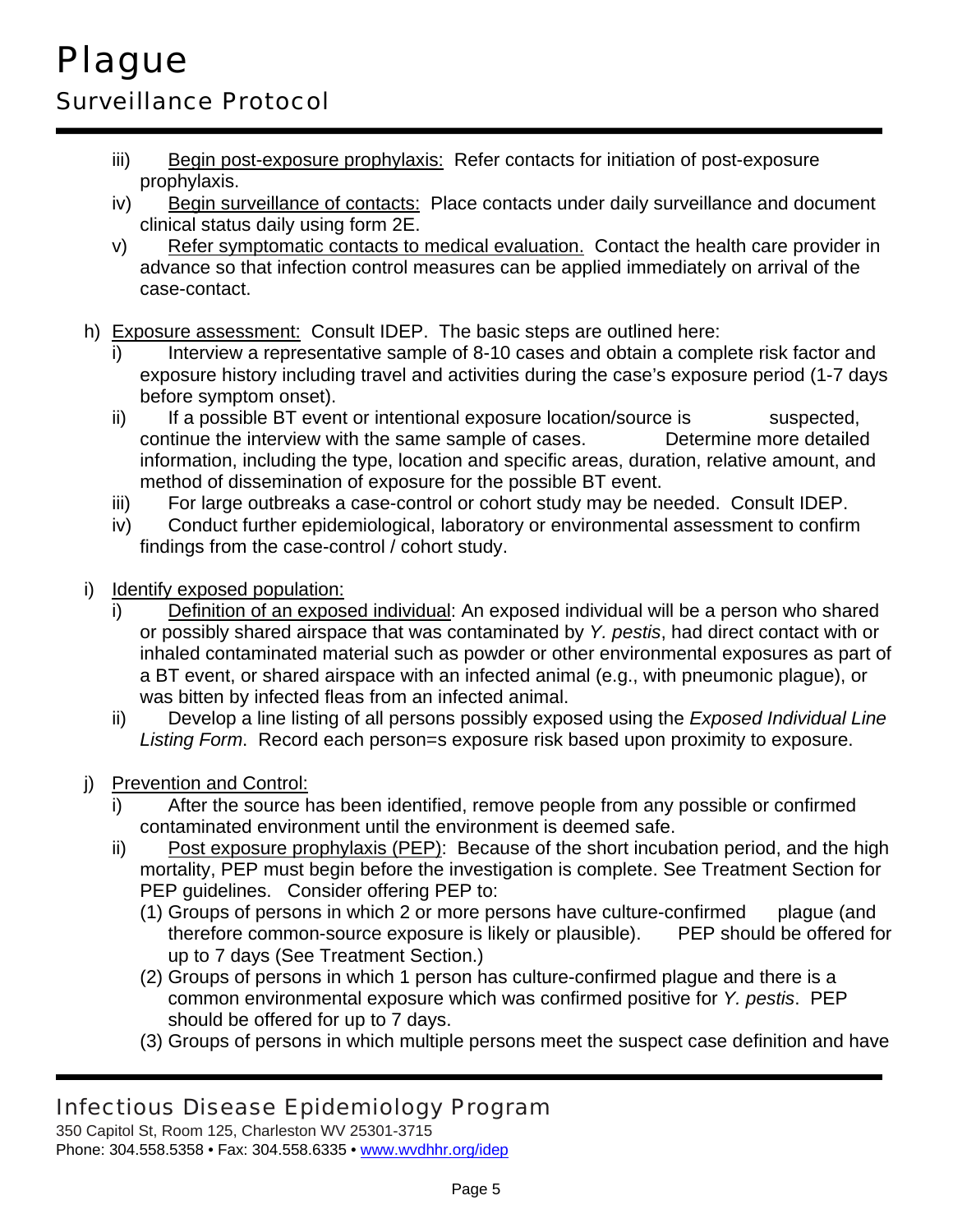onset of illness within 3 days.

- (4) PEP should be offered for up to 7 days pending culture results, epidemiological and environmental investigation and a final recommendation.
- k) Surveillance of exposed population:
	- i) Interview exposed individuals: Assure that all exposed individuals are interviewed **within 24 hours** and refer them to a clinical center for post exposure prophylaxis (PEP), as necessary (See Treatment Section).
	- ii) Surveillance of exposed: Conduct daily interviews for 7 days after last exposure and determine whether exposed individuals develop fever (>101F) or cough. Refer symptomatic persons to a clinical center for isolation and treatment.
	- iii) If an exposed individual does not have signs/symptoms of plague by the end of 7 days, then discontinue surveillance. Interview all exposed individuals to verify they have no symptoms at 7 days, and if so, indicate status of exposed individual as Aclosed@ on *Exposed Individual Line Listing Form*.
	- iv) If exposed individual develops fever  $(>38.5 C$  or 101F) or cough then assure referral for parenteral therapy (See Treatment Section) after cultures are obtained, and assure implementation of appropriate infection control and preventive interventions (See Preventive Intervention Section). Enter status of this person as a case and move person to *Case Line List Form*. Begin contact tracing for this new case.
- 3) Based on epidemiological, environmental and laboratory evaluation, IDEP will recommend treatment and prophylaxis guidelines to the State Health Commissioner who will communicate recommendations to incident command. Recommendations will be made available as soon as a case is suspected or confirmed. Recommendations will be revised as new information (antibiotic susceptibilities, nature of the exposure(s)/risk factors, characterization of the population at risk) evolves.

# **Disease Control Objectives**

Prevent unnecessary illness and death through 1) rapid identification of populations exposed to plague so appropriate treatment or post exposure prophylaxis can quickly be administered and 2) adherence to infection control isolation and barrier guidelines via standard and droplet precautions.

## **Disease Prevention Objectives**

Prevent disease in high risk populations through:

- 1. Education of health care workers regarding the use of droplet precautions when dealing with pneumonic plague up to 48 hours following institution of appropriate antibiotic therapy.
- 2. Education of public to contact the West Virginia Department of Agriculture for the proper disposal of infected animals.
- 3. Education of workers that may be exposed to infected animals in proper hygiene and

# Infectious Disease Epidemiology Program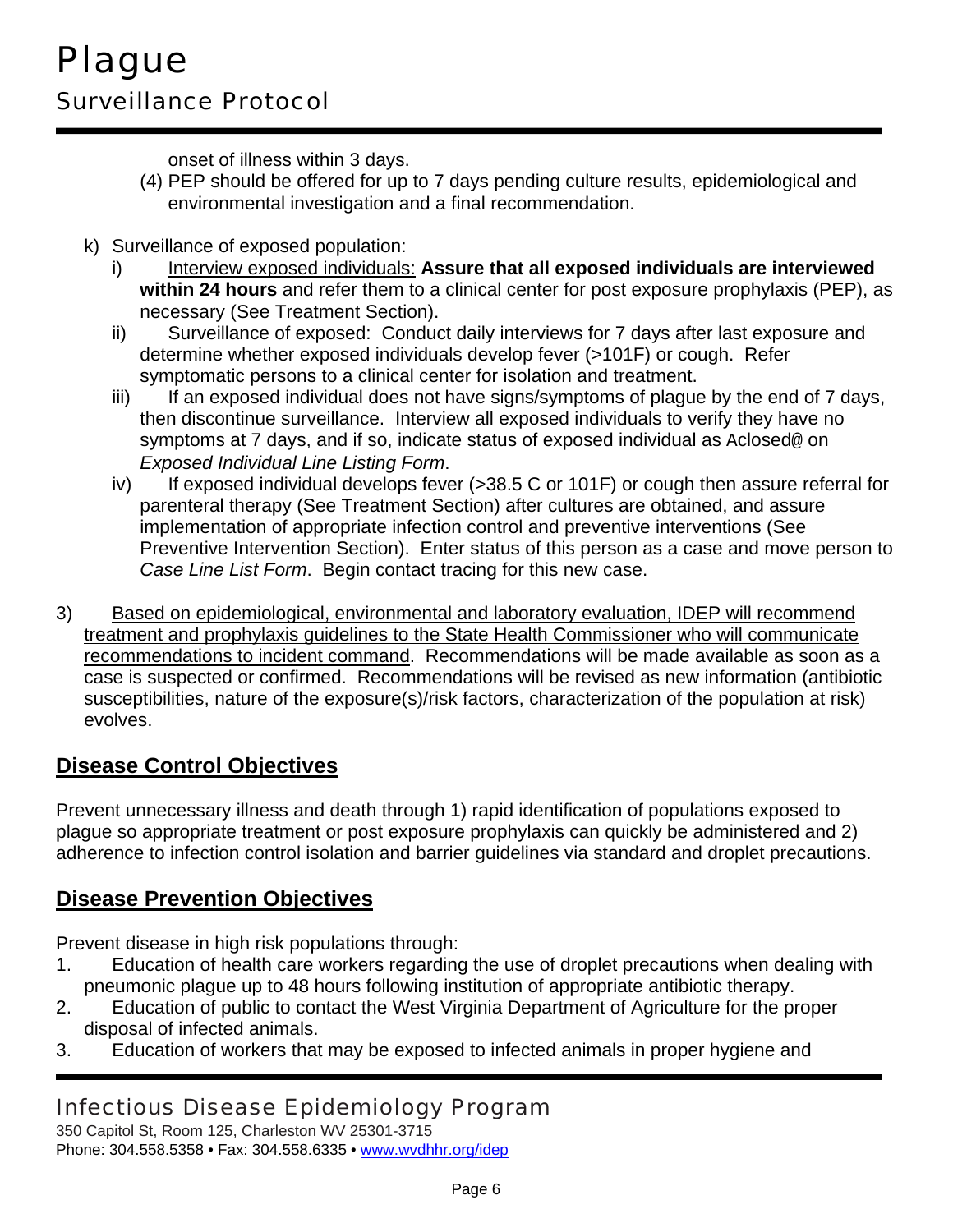personnel protective measures.

### **Surveillance Objectives**

To rapidly detect and confirm a case of plague when it occurs in WV.

### **Public Health Significance**

In the United States, 10-15 fifteen people each year are diagnosed with plague in the United States and approximately 14% (1 out of 7) of the cases of plague are fatal. Fatalities are associated with delays in diagnosis and treatment. Cases in the United States are mainly sporadic cases in rural areas associated with rats and rat fleas. Seventeen cases of pneumonic plague from 1972 to 1994 were acquired from household cats. There has never been a case of plague reported in West Virginia.

In the U.S., 390 cases were reported from 1947-1996, 84% of which were bubonic, 13% septicemic, and 2% pneumonic. Concomitant case fatality rates were 14%, 22%, and 57%, respectively (JAMA, 283(10), May 3, 2000).

Because of the terrorist events of 2001 associated with anthrax, and because large quantities of plague may have been weaponized, a bioterrorist event in which *Y. Pestis* is aerosolized cannot be ruled out. In 1970, the World Health Organization reported that in a worst-case scenario, if 50 mg of *Y. Pestis* was released as an aerosol over a city of 5 million people, pneumonic plague could occur in as many as 150,000 persons, 36,000 of whom would be expected to die.

## **Clinical Description**

There are five individual forms of plague. Common systemic symptoms include headache, fever, cough, chills and progressive weakness. Accurate diagnosis of plague may be delayed by the presence of gastrointestinal symptoms (nausea, vomiting, diarrhea and abdominal pain), or absence of the classic bubo.

- 1. Pneumonic Plague: The clinical symptoms of this form of plague involving the lungs include a cough, fever, difficulty breathing and hemoptysis (bloody sputum). Patients with pneumonic plague will require substantial advanced medical supportive care in addition to antimicrobial therapy. Complications of this gram-negative sepsis include adult respiratory distress syndrome, disseminated intravascular coagulation, shock, and multiorgan failure.
	- a. Plague following a BT attack:

Pneumonic plague is the most likely form of plague following a bioterrorist event. The pathogenesis and clinical manifestations of plague following a BT attack would be notably

## Infectious Disease Epidemiology Program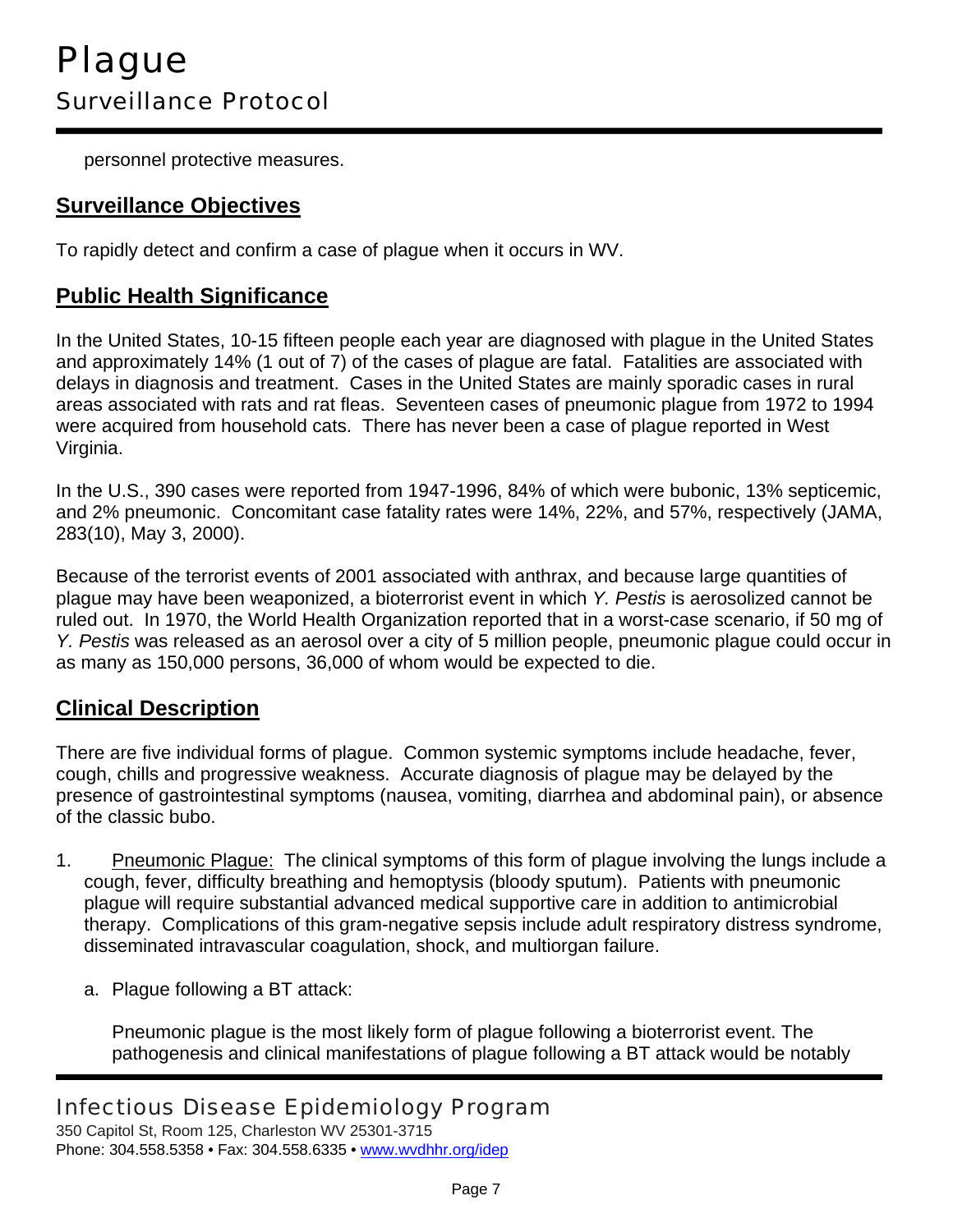different than naturally occurring plague. Inhaled aerosolized *Y. Pestis* would cause primary pneumonic plague. The time from exposure to aerosolized plague bacilli until development of first symptoms in humans and nonhuman primates has been found to be 1 to 6 days and most often, 2 to 4 days. The first sign of illness would be expected to be fever with cough and dyspnea, sometimes with the production of bloody, watery, or less commonly, purulent sputum. Prominent gastrointestinal symptoms, including nausea, vomiting, abdominal pain, and diarrhea, might be present.

The ensuing clinical findings of primary pneumonic plague are similar to those of any severe rapidly progressive pneumonia and are quite similar to those of secondary pneumonic plague (which may develop following onset of bubonic or primary septicemic plague). Clinicopathological features may help to distinguish primary from secondary pneumonic plague. In contrast to secondary pneumonic plague, primary pneumonic plague would include absence of buboes (except, rarely, cervical buboes) and, on pathological examination, pulmonary disease with areas of profound lobular exudation and bacillary aggregation. Chest radiographs are variable, but bilateral infiltrates or consolidation are common.

Laboratory studies may reveal leukocytosis with toxic granulations, coagulation abnormalities, aminotransferase elevations, azotemia, and other evidence of multiorgan failure. All are nonspecific findings associated with sepsis and systemic inflammatory response syndrome.

The time from respiratory failure to death in humans is reported to have been between 2 to 6 days in epidemics during the preantibiotic era, with a mean of 2 to 4 days.

- 2. Bubonic Plague: is the most common form of naturally occurring plague. Patients have acute onset of fever and painful swollen lymph nodes (also known as buboes). The inguinal lymph nodes are most commonly involved, but the axillary or cervical lymph nodes may also be affected.
- 3. Septicemic Plague: Clinical symptoms include low blood pressure, acute respiratory problems and bleeding into the skin and other organs. This usually results from a complication of bubonic or pneumonic plague. When septicemic plague occurs alone, buboes do not develop.
- 4. Pharyngeal Plague: clinically this would appear to be a viral or streptococcal pharyngitis, but the cervical lymphadenopathy associated with this would be much more painful and severe.
- 5. Meningeal Plague: this is the most rare form of plague. Plague meningitis follows the hematogenous seeding of bacilli into the meninges and is associated with symptoms of fever, headache, and meningismus.

# Infectious Disease Epidemiology Program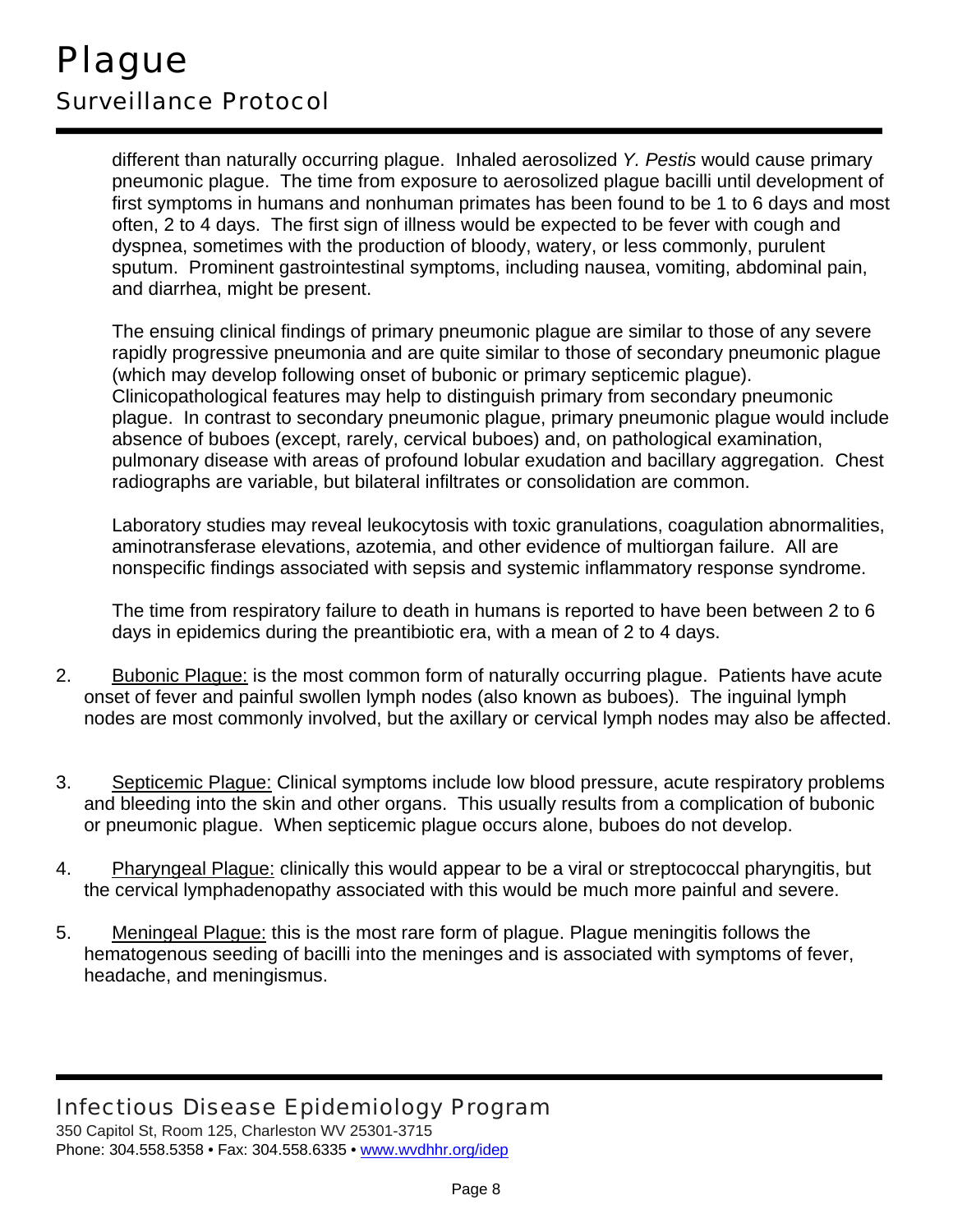## **Etiologic Agent**

*Yersinia pestis* is a non-motile, gram-negative bacillus sometimes coccobacillus.

#### **Reservoir**

Plague is a zoonotic disease associated with rodents (mainly ground squirrels) and fleas. Rabbits, hares, wild carnivores, prairie dogs and domestic cats may also serve as a source of infection.

#### **Mode of Transmission**

Primary pneumonic plague is transmitted through airborne droplets from an infected human or animal (especially household cats) with respiratory plague or from aerosol exposure in the laboratory setting.

The most common source of a human exposure to bubonic plague is through the bite of an infected flea. This form of plague may also be transmitted less commonly through the direct contact or handling of infected tissues and fluids from animals (i.e. a bite or scratch from a household cat).

Septicemic plague may by transmitted by handling infectious materials, may be transmitted through the bite of an infected flea or more commonly as a complication of bubonic or pneumonic plague.

Neither bubonic plague nor septicemic plague spreads directly from person to person. A small percentage of patients with bubonic or septicemic plague develop secondary pneumonic plague and can then spread the disease by respiratory droplets. Persons containing the disease by this route develop primary pneumonic plague.

Pharyngeal plague is a rare form of plague that may follow inhalation or ingestion of the plague bacilli.

Meningeal plague may occur as a complication of inadequately treated septicemic or bubonic plague. A high mortality is associated with this form of plague.

A bioterrorist event would most likely occur through aerosolization of the plague bacillus.

#### **Incubation Period**

Signs and symptoms may develop from 2-8 days after being bitten by a flea, but can be a few days more in individuals that have been previously immunized. The incubation period for primary plague pneumonia is 1-4 days. An airborne exposure (i.e., from a BT event) would likely cause symptoms in 1-6 days. Contacts are considered to be at risk for development of pneumonic plague for up to 7 days after exposure to a case with pneumonic plague.

## Infectious Disease Epidemiology Program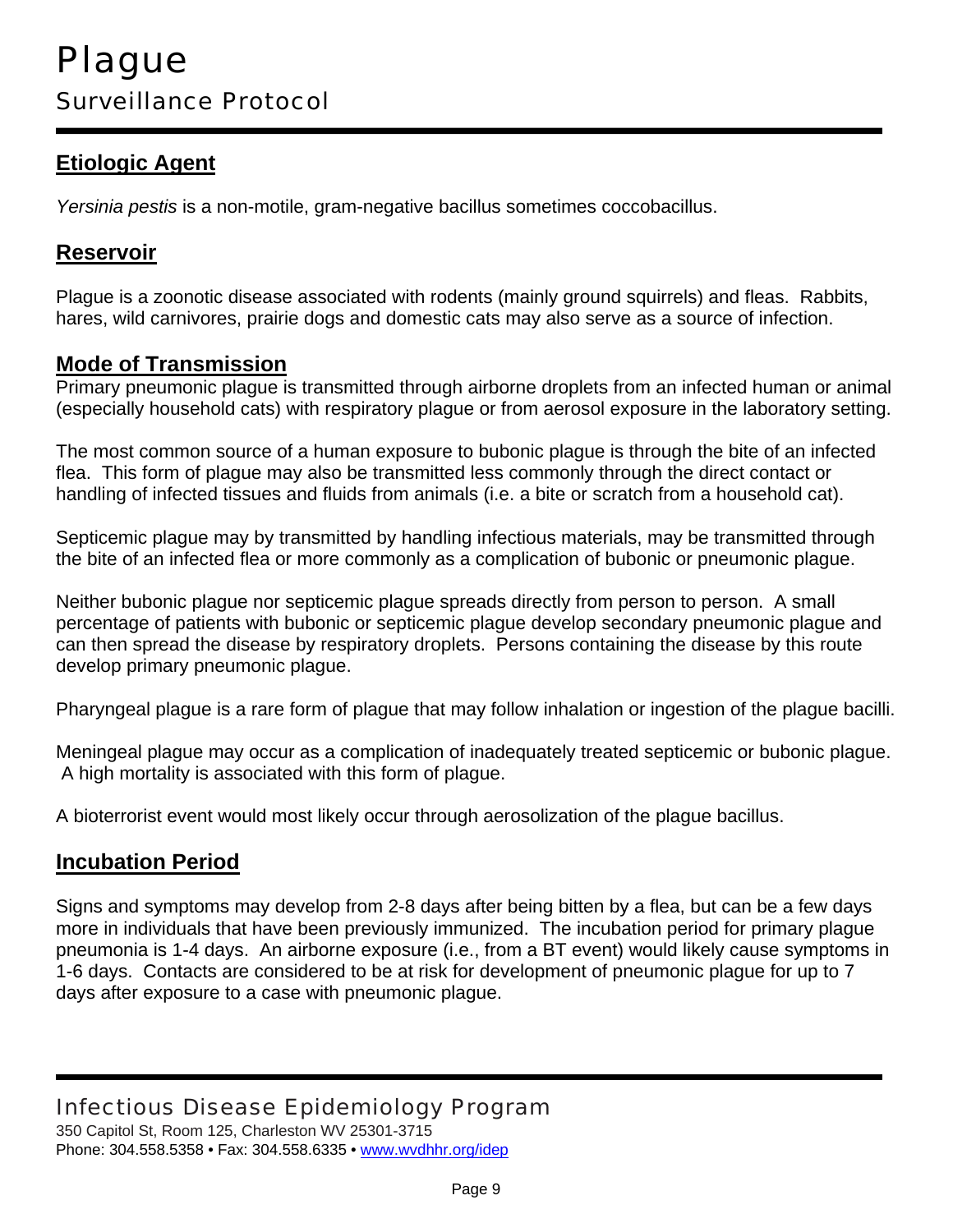## **Infectious Period**

A person is infectious from onset of cough until 48 hours after treatment with antibiotics and signs of clinical improvement.

#### **Outbreak Recognition**

Outbreak recognition and investigation requires timely and complete epidemiological investigation paired with a timely and thorough laboratory investigation. As West Virginia has never reported a case of plague, one case is defined as an outbreak.

#### **Case Definition**

#### Clinical Description

Plague is transmitted by humans, fleas, or direct exposure to infected tissues via respiratory droplets; the disease is characterized by fever, cough, chills, headache, malaise, prostration, and leukocytosis that manifests in one or more of the following principal clinical forms:

- 1. Regional lymphadenitis (bubonic plague)
- 2. Septicemia without an evident bubo (septicemic plague)
- 3. Plague pneumonia, resulting from hematogenous spread in bubonic or septicemic cases (secondary pneumonic plague) or inhalation of infectious droplets (primary pneumonic plague)
- 4. Pharyngitis and cervical lymphadenitis resulting from exposure to larger infectious droplets or ingestion of infected tissues (pharyngeal plague)

#### Laboratory criteria for diagnosis

#### *Presumptive*

- 1. Elevated serum antibody titer(s) to *Yersinia pestis* fraction 1 (F1) antigen (without documented fourfold or greater change) in a patient with no history of plague vaccination or
- 2. Detection of F1 antigen in a clinical specimen by fluorescent assay.

#### *Confirmatory*

- 1. Isolation of *Y. pestis* from a clinical specimen or
- 2. Fourfold or greater change in serum antibody titer to *Y. pestis* F1 antigen.

# Infectious Disease Epidemiology Program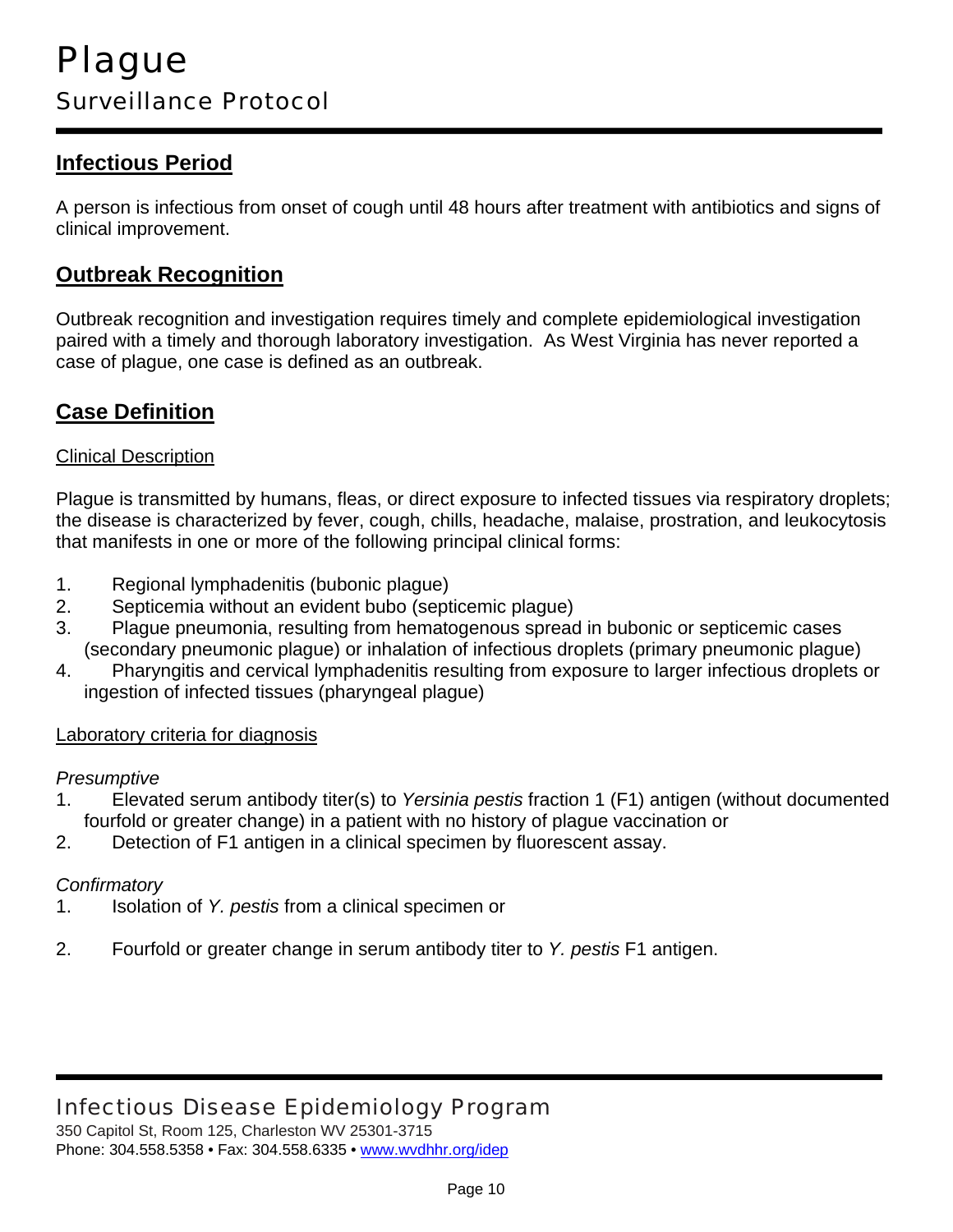#### Case classification:

Suspected: a clinically compatible case without presumptive or confirmatory laboratory results. Probable: a clinically compatible case with presumptive laboratory results. Confirmed: a clinically compatible case with confirmatory laboratory results.

#### **Laboratory Notes**

#### **Specimens**

The following clinical specimens may be collected for testing for *Y. pestis*: sputum, lymph node biopsy, or blood.

#### Laboratory resources

Environmental samples should be sent to OLS for testing (Reference lab). Clinical specimens should be sent to hospitals or sentinel labs for rule-out or presumptive testing for *Y. Pestis*. If Sentinel lab tests indicate suspicious findings consistent with *Y. pestis* isolates should be sent to OLS for confirmation.

#### **Preventive Interventions**

The available evidence indicates that person-to-person transmission of pneumonic plague occurs via respiratory droplets. Droplet transmission-occurs when droplets containing microorganisms generated from the infected person, primarily during coughing, sneezing, and talking and during the performance of certain procedures, such as suctioning and bronchoscopy, are propelled a short distance and deposited on the host conjunctivae, nasal mucosa, and/or mouth. Because these relatively large droplets do not remain suspended in the air, special air handling and ventilation are not required to prevent droplet transmission; droplet transmission should not be confused with airborne transmission via droplet nuclei, which are much smaller.

The following preventions are recommended:

- 1. Environmental exposure precautions: Proper PPE including clothing and respirator use must be employed by all personnel who are exposed to *Y. pestis* by entering an environmentally contaminated exposure zone in a BT event.
- 2. Infection control procedures: Standard and respiratory droplet precautions are recommended for all personnel who have face-to-face contact with suspected, probable, or confirmed cases of plague or close contacts of patients, and for handling bodies of deceased patients. Recommendations for infection control against transmission of *Y. Pestis* are as follows (JAMA, May 8, 2002, 287:2391-2405):

## Infectious Disease Epidemiology Program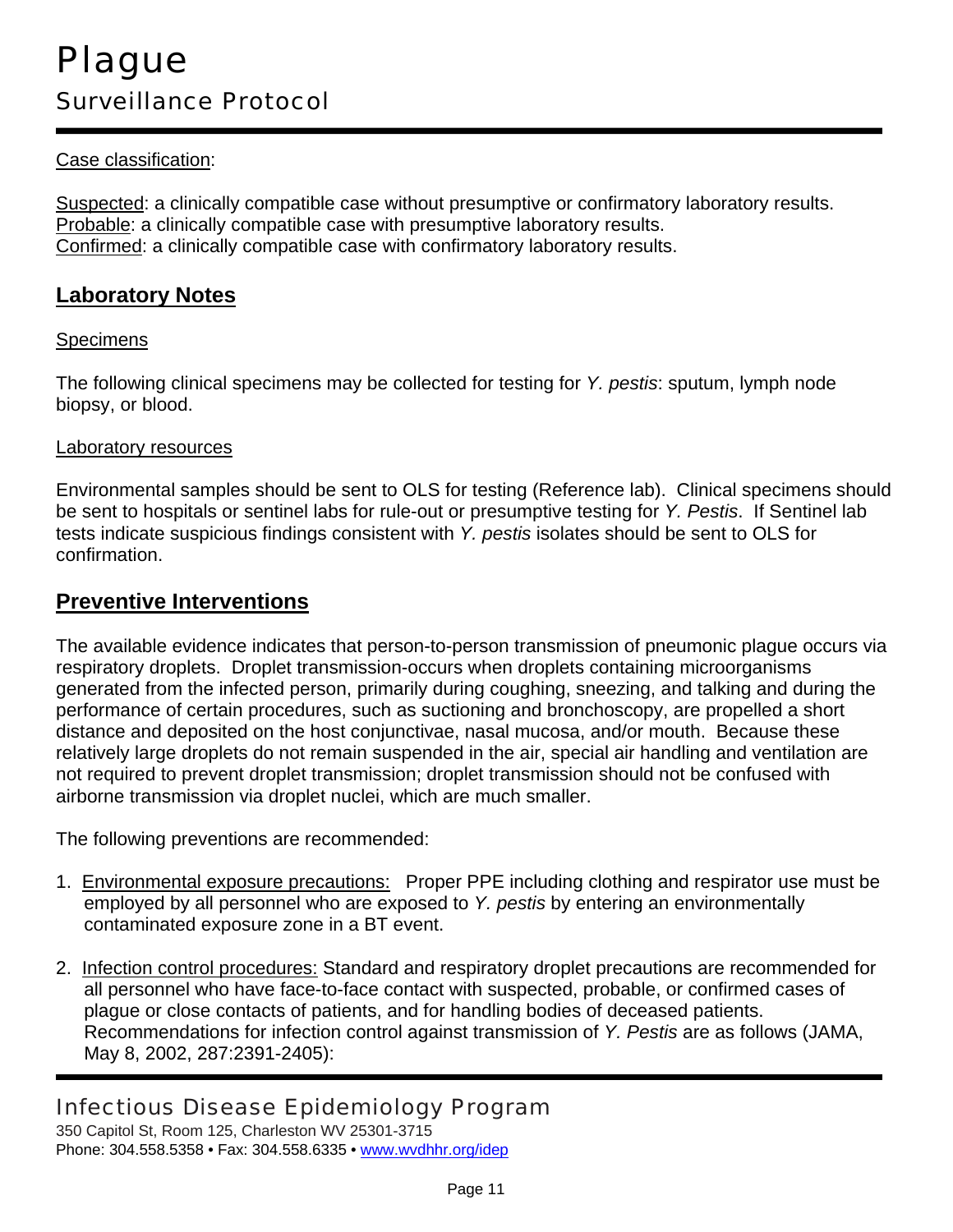- c. Close contacts: Staff who have close contact with cases should practice standard and respiratory droplet precautions (surgical mask, gown, gloves, and eye protection). Employees and individuals coming into close contact with suspected or confirmed plague patients who have had less than 48 hours of antimicrobial therapy should wear surgical masks. Unnecessary close contact within the first 48 hours of therapy should be avoided.
- d. Isolation of patients and close contacts:
	- (1) Patients: Patients should remain isolated during the first 48 hours of antibiotic therapy and until clinical improvement occurs. If isolation is impossible due to a large number of patients, patients may be cohorted while undergoing antibiotic therapy. Patients being transported should also wear surgical masks.
	- (2) Close contacts: Previous public health guidelines have advised strict isolation for all close contacts of plague patients who refuse prophylaxis. In modern times, pneumonic plague has not spread widely or rapidly within a community, and thus, isolation of close contacts refusing prophylaxis is not recommended. Instead close contacts should be put under surveillance for development of fever or cough during 7 days post exposure and treated immediately.
- c. Housekeeping: Hospital rooms of patients should receive terminal cleaning in a manner consistent with standard precautions and clothing and linens contaminated with body fluids should be disinfected.
- d. Laboratories: Laboratories should observe biosafety level 2 conditions. Activities with a high potential for aerosol or droplet production (centrifuging, grinding, vigorous shaking, animal studies) require biosafety level 3 conditions.
- e. Deceased patients: Bodies of deceased patients should be handled with standard and droplet precautions:
	- (1) Contact with remains should be limited to trained personnel.
	- (2) Safety precautions for transporting corpses for burial should be the same as those for transporting ill patients.
	- (3) Aerosol-generating procedures such as bone saws associated with surgery or postmortem examination which are associated with special risks of transmission are not recommended. If such procedures are necessary, then high efficiency particulate air filtered masks and negative pressure rooms should be used.
- 6. Prophylaxis: Prophylaxis of all exposed individuals and contacts of pneumonic plague cases is

# Infectious Disease Epidemiology Program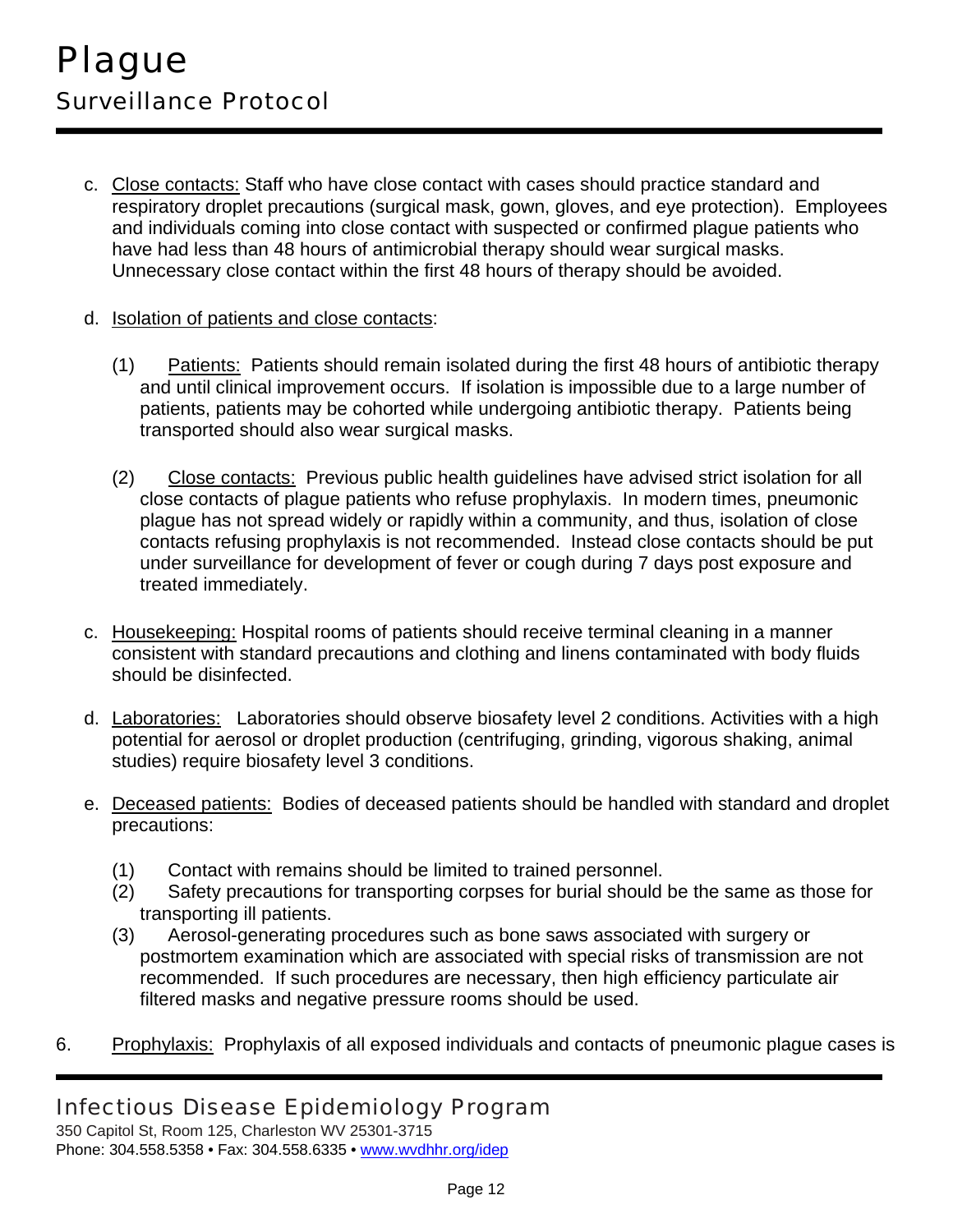recommended. In addition, treatment of all cases is recommended (See Treatment Section). In the U.S., there is no vaccine currently available for primary pneumonic plague. A U.S. licensed formaldehyde-killed whole bacilli vaccine was discontinued by manufacturers in 1999 and was effective in preventing bubonic plague.

- 7. Environmental exposures: Remove people from the environment (e.g., contaminated by a BT event) until the environment is deemed safe. There is no evidence that residual *Y. pestis* bacilli pose an environmental threat to the population following dissemination of a primary aerosol such as in a BT event. There is no spore forming life cycle similar to *Bacillus anthracis*. *Y. pestis* is very sensitive to sunlight and heating and does not survive long outside the host. There is some evidence that the bacterium may survive in the soil for some time, but there is no evidence to suggest an environmental risk to humans and thus no need for environmental decontamination. In a WHO analysis, a plague aerosol was estimated to be infectious for only 1 hour.
- 8. For naturally occurring incidents, remove people from exposure to infected cats, rodents, or their fleas.

#### **Treatment**

Treatment and post exposure prophylaxis recommendations are based on JAMA, 283(17), May 3,2000. Recommendations for use of antimicrobials following a deliberate release of plague are made on the basis of limited knowledge: a few published trials on treating human plague and a limited number of animal studies. A further complication is the possibility that a large number of people will need treatment.

In a contained casualty setting, where a modest number of people require treatment, parenteral antibiotic therapy is recommended. Preferred parenteral forms of the antimicrobials streptomycin or gentamicin are recommended. In a mass casualty setting, intravenous or intramuscular therapy may not be possible, so oral therapy, preferably with doxycycline (or tetracycline) or ciprofloxacin, should be administered.

Patients with pneumonic plague will require substantial advanced medical supportive care. Complications of gram-negative sepsis would be expected, including adult respiratory distress syndrome, disseminated intravascular coagulation, shock, and multiorgan failure.

Refer to the 'Working Group Recommendation for Treatment of Patients With Pneumonic Plague in the Contained and Mass Casualty Settings and for Postexposure Prophylaxis' for detailed treatment and prophylaxis recommendations (medication and dose): http://jama.amaassn.org/cgi/reprint/283/17/2281 (Table 2, below)

## Infectious Disease Epidemiology Program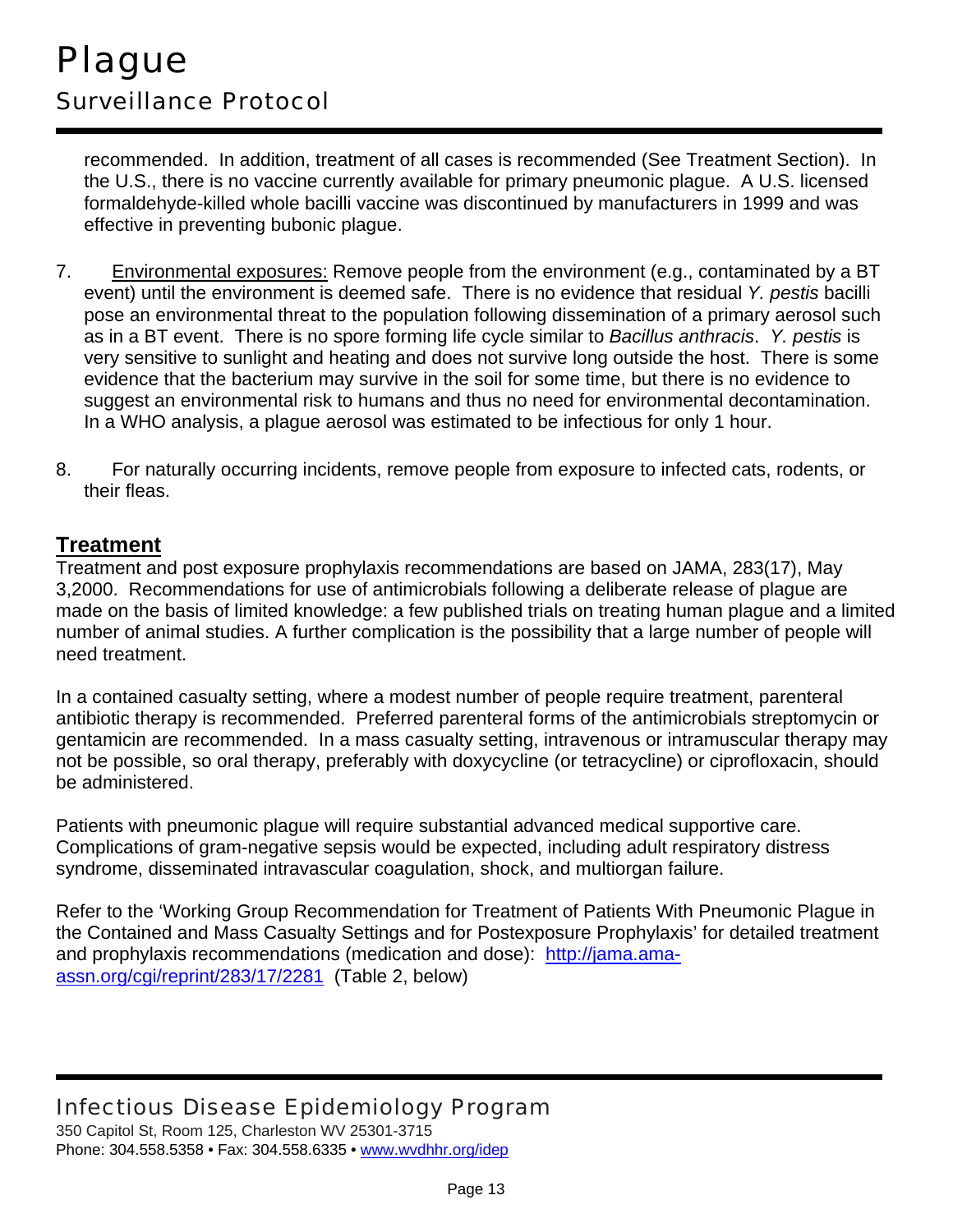**Patient Category Recommended Therapy Contained Casualty Setting** Adults Preferred choices Streptomycin, 1 g IM twice daily Gentamicin, 5 mg/kg IM or IV once daily or 2 mg/kg loading dose followed by 1.7 mg/kg IM or IV 3 times dailyt Alternative choices Doxycycline, 100 mg IV twice daily or 200 mg IV once daily Ciprofloxacin, 400 mg IV twice daily± Chloramphenicol, 25 mg/kg IV 4 times daily§ Childrenll Preferred choices Streptomycin, 15 mg/kg IM twice daily (maximum daily dose, 2 g) Gentamicin, 2.5 mg/kg IM or IV 3 times daily+ Alternative choices Doxycycline, If ≥45 kg, give adult dosage If <45 kg, give 2.2 mg/kg IV twice daily (maximum, 200 mg/d) Ciprofloxacin, 15 mg/kg IV twice daily‡ Chloramphenicol, 25 mg/kg IV 4 times daily§ Preferred choice Pregnant women¶ Gentamicin, 5 mg/kg IM or IV once daily or 2 mg/kg loading dose followed by 1.7 mg/kg IM or IV 3 times daily+ Alternative choices Doxycycline, 100 mg IV twice daily or 200 mg IV once daily Ciprofloxacin, 400 mg IV twice daily‡ Mass Casualty Setting and Postexposure Prophylaxis# Adults Preferred choices Doxycycline, 100 mg orally twice daily † † Ciprofloxacin, 500 mg orally twice daily‡ Alternative choice<br>Chloramphenicol, 25 mg/kg orally 4 times daily§\*\* Children Preferred choice Doxycycline, † † If ≥45 kg, give adult dosage If <45 kg, then give 2.2 mg/kg orally twice daily Ciprofloxacin, 20 mg/kg orally twice daily Alternative choices Chloramphenicol, 25 mg/kg orally 4 times daily§\*\* Preferred choices<br>Doxycycline, 100 mg orally twice daily†† Pregnant women¶ Ciprofloxacin, 500 mg orally twice daily Alternative choices Chloramphenicol, 25 mg/kg orally 4 times daily§\*\* These are consensus recommendations of the Working Group on Civilian Biodefense and are not necessarily approved by the Food and Drug Administration. See "Therapy" section for explanations. One antimicrobial agent should<br>b improves. IM indicates inframuscularly: IV, intravenously.<br>
TArrinoglycosides must be adjusted according to renal function. Evidence suggests that gentamicin, 5 mg/kg IM or IV<br>
TArrinoglycosides must be adjusted according to 1 week of age and premature infants should receive gentamicin, 2.5 mg/kg IV twice daily.<br>‡Other fluoroquinolones can be substituted at doses appropriate for age. Ciprofloxacin dosage should not exceed 1 g/d in children.  $\frac{1}{2}$  oncentration should be maintained between 5 and 20  $\mu$ g/mL. Concentrations greater than 25  $\mu$ g/mL can cause<br>reversible bone marrow suppression.<sup>35.62</sup><br>|Refer to "Management of Special Gourgs" for details. In amphenicol should not exceed 4 g/d. Children younger than 2 years should not receive chicramphenicol.<br>
Thefer to "Management of Special Groups" for details and for discussion of breastfeeding women. In neonates, gentannich

Table 2. Working Group Recommendations for Treatment of Patients With Pneumonic Plague in the Contained and Mass Casualty Settings and for Postexposure Prophylaxis<sup>4</sup>

#Duration of treatment of plague in mass casualty setting is 10 days. Duration of postexposure prophylaxis to prevent plague infection is 7 days.<br>\*\*Children younger than 2 years should not receive chloramphenicol. Oral formulation available only outside the United

**States** 

††Tetracycline could be substituted for doxycycline

# Infectious Disease Epidemiology Program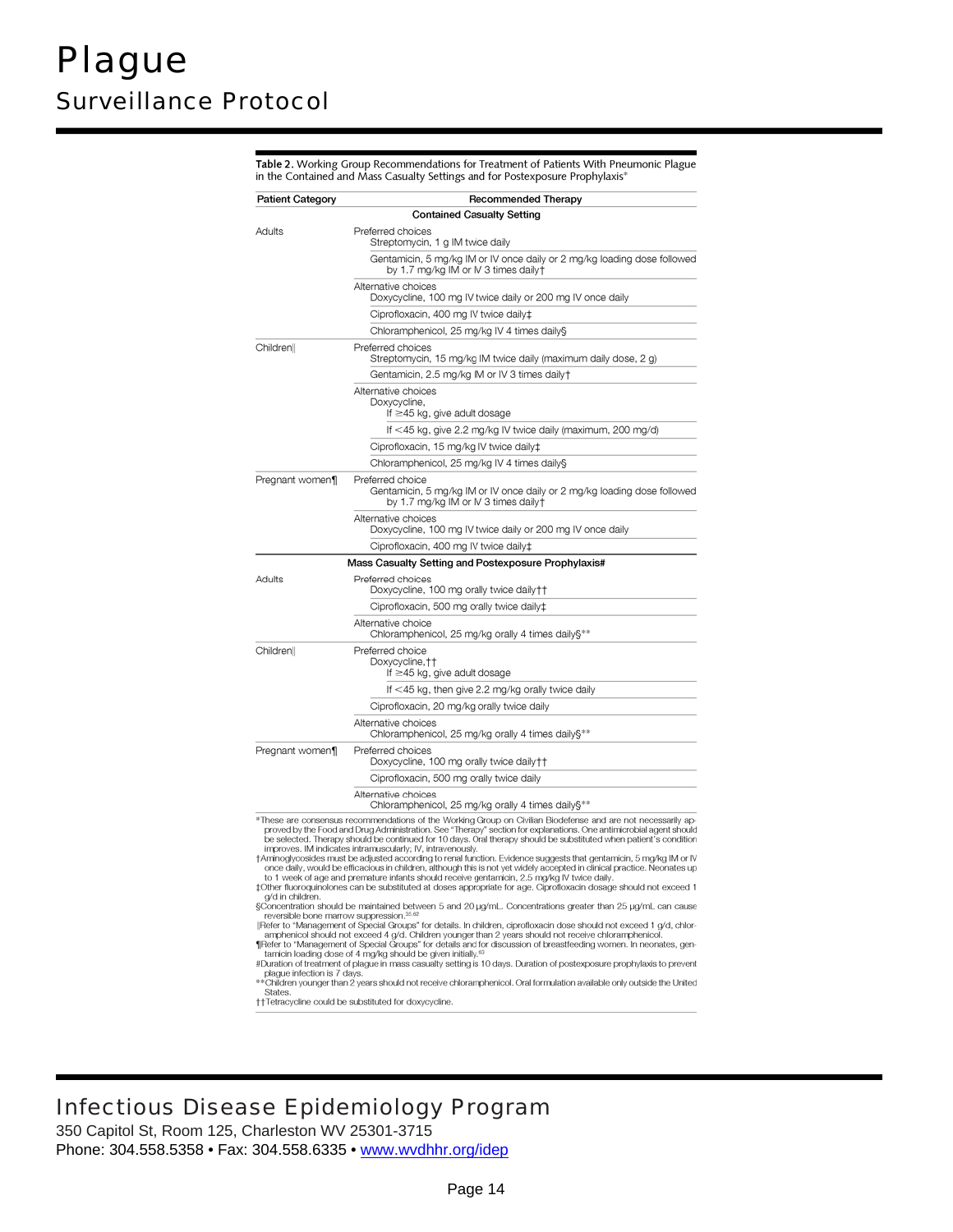Additional treatment and prophylaxis notes:

- o Management of breastfeeding women: Treat the mother and infant with the same antibiotic based on what is safe and effective for the baby. In the contained casualty setting, gentamicin is recommended. In the mass casualty setting, doxycycline is recommended. Fluoroquinolones are the recommended alternative.
- o Once plague is confirmed or strongly suspected in a particular area, anyone in that area with fever (of 38.5 C or higher) or cough should immediately be treated with antimicrobials for presumptive pneumonic plague. Delaying therapy until tests confirm plague will greatly decrease the person's chance of survival.
- o Doxycycline is the first-choice antibiotic for postexposure prophylaxis; other recommended antibiotics are included in the guidelines referenced above.
- o Asymptomatic persons who have had household, hospital, or other close contact (2 meters or less) with persons with untreated pneumonic plague should receive postexposure prophylaxis for 7 days and be monitored for fever and cough. Tetracycline, doxycycline, sulfonamides, and chloramphenicol have been recommended for these individuals. On the basis of mice studies, fluoroquinolones might also be protective.
- o Persons refusing prophylaxis should be closely monitored for the development of fever or cough for the first 7 days after exposure and should be treated immediately if either occur.
- o Clinical deterioration of patients despite early presumptive therapy could indicate antimicrobial resistance and should be promptly evaluated.
- o Special measures should be taken for treatment or prophylaxis of those unaware of the outbreak or those requiring special assistance, such as persons who are homeless or who have cognitive disorders.

# **Surveillance Indicators**

- 1. Time between suspicion of plague and first report to public health.
- 2. Proportion of investigations with complete risk factor and exposure data collection.
- 3. Time between suspicion of plague and completion of clinical history.
- 4. Time between suspicion of plague and completion of risk factor and exposure data collection for BT event.
- 5. Time from suspicion of plague and identification of source of exposure in a BT event.

# Infectious Disease Epidemiology Program